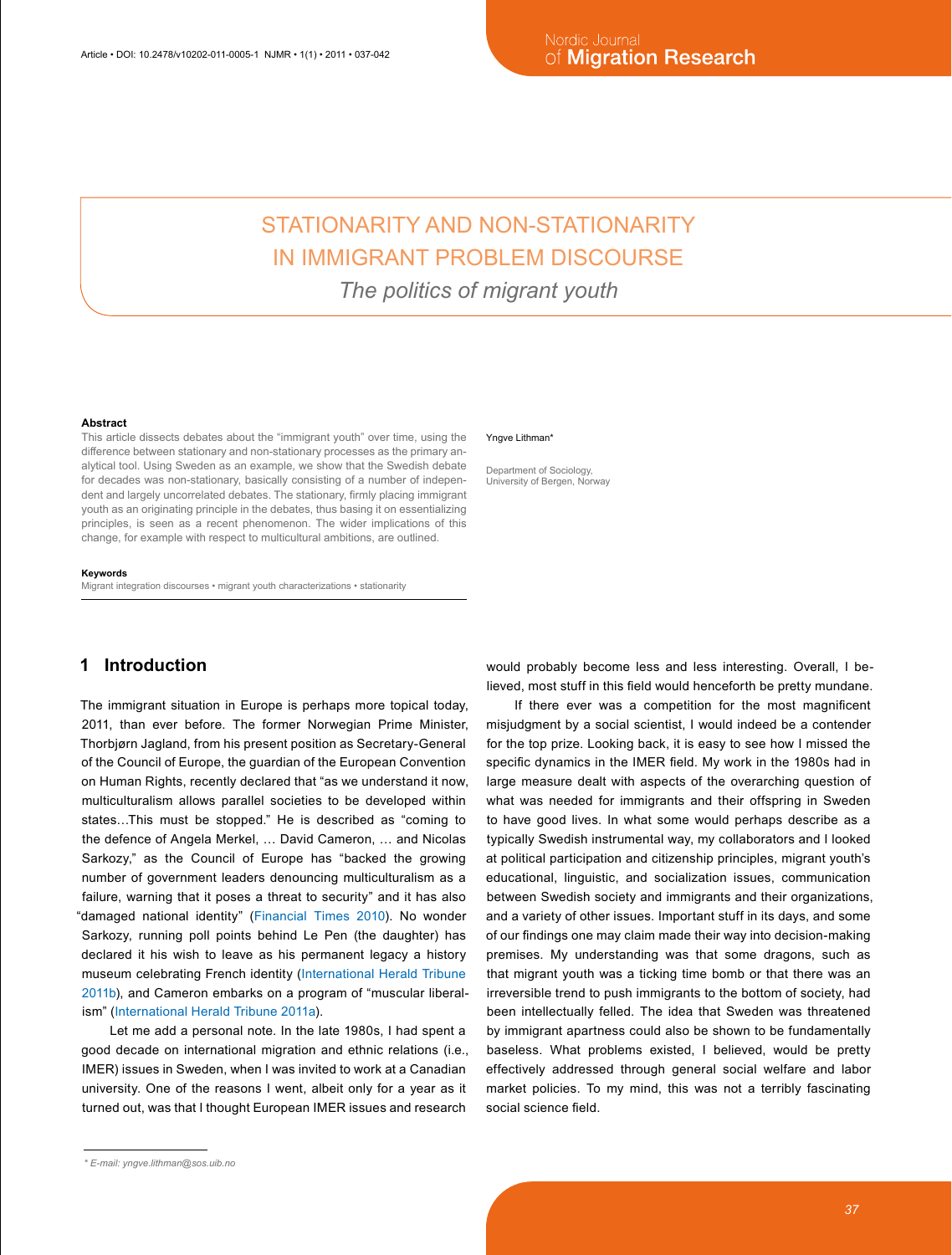The purpose of this article is not biographical, but the lines above serve to illustrate that the IMER field, with respect to both policymaking and research, has not been marked by continuity and step-wise progressions. In fact, examining IMER research and policy-shaping in a perspective spanning the last 30 to 40 years reveals that understanding this history requires more than a prosaic focus on actual immigrant situations, their "problematics," and their possible policy solutions. As I will try to illustrate in this article, in the IMER field, neither policymaking nor research can meaningfully approach its task as if it were a stationary target. For reasons of space, the empirical material will be largely confined to migrant youth concerns and with Sweden as a geographical pivot point. However, the argument is meant to have a much wider external validity.

### **2 Stationary and non-stationarity in IMER issues**

The distinction between stationary and non-stationary processes is fundamental to the argument presented here. A stationary process has something that makes the process revert to values expressing its essential qualities. The stationary therefore expresses itself constantly; it can be seen as an "originating principle". The nonstationary, on the other hand, stands for a process where for example, some elements in what used to govern the process are discarded and others are added. Utilizing this simple dichotomy on immigrant issues, as objects of research and policymaking, will help elucidate some important features of conceptualizations in discourses about migrants.

The stationary in migrant youth discourse(s) in Sweden over the last 30 to 40 years, that is, what has been constant, is in fact very limited. Basically, we find two items of interest. One is that migrant youth has been a matter of political and scholarly concern – issues related to it are a constant, not necessarily very inflamed, feature. The second is that Swedish "normality" is somehow affected by migrant youth. Deciding how this normality should be expounded in any detail is no easy task. Perhaps one good way of putting it is that migrant youth is somehow introducing a measure of unpredictability – what does their presence mean in terms of where Sweden will head? Do we (the Swedes) risk losing control over some things with respect to where our society is heading?

If we look at the non-stationary, a very different situation exists. The significant content of the migrant youth label shifts many times. What these varying "significant contents" share is that they (virtually) all focus on issues that are thought of as problems of one sort or another. However, it is crucial to note that political actors and scholars do not see these problems as growing out of each other, or following some single originating principle – if this had been the case, we would have had a stationary process roughly following this logic: migrant youth is ONE problem, remaining fundamentally one problem over time, and we are dealing with its various manifestations.

### **3 The logic and substance of the non-stationary**

Even if leading politicians in several European countries in the last decade often declared that liberalism, democracy, the rule of law, and perhaps some more items of this nature, are characteristics of their countries' culture, or even European culture, it is striking how nationally specific are the concerns articulated at a less general level ([Lithman 2010](#page-5-0)). Differently put, the causes, manifestations, and remedies with respect to the "immigrant problem" span for example the German concern with parallel societies, French debates about what republican values are, and Norway's worries about its national cohesion given the immigration from "culturally remote" countries. It should be noted, though, that since 9/11 we have had a particular concern that engages on a European level – immigrants as dangers to security. However, in more mainstream debates, no one seems to have openly suggested that the average immigrant is a terrorist.

Varying notions between countries with respect to the understanding of immigrants and the problem(s) they represent is just one aspect of the multitude. Also within countries, we find over time a great variation of the same understandings. As will be illustrated with the concerns over immigrant youth in Sweden, we find that the problem dimension of this category has varied widely over time. This history is illustrative of a non-stationary process. Most importantly, immigrant youth do not – apart from a purely descriptive demographic delineation – stand as what sociologists would call a "dependent variable," whose content and processual qualities get increasingly defined and understood. Instead, as will be illustrated below, migrant youth is better understood as a label to which different qualities get ascribed, and which is not derived from a cumulative process of better understanding the characteristics of immigrant youth. One may even go so far as to suggest that at each time period, this category is largely defined by the problem(s) seen to be characteristic for it. The shifting understanding of the situation of immigrant youth/second generation therefore has characteristics of being a non-stationary process.

### **4 The problem history of migrant youth**

In Sweden, there have been a number of debates about immigrant youth, starting in the 1970s. To some extent they have superseded each other, to some extent they have run co-terminally during specific time periods. To put keyword labels on these debates, as will be done here, will perhaps tend to reduce the appreciation of how intense and occasionally sophisticated they were, and of the amount of research spent on elucidating them. However, the purpose here is not to give a detailed description of these debates, but to define some premises for how our understanding of specific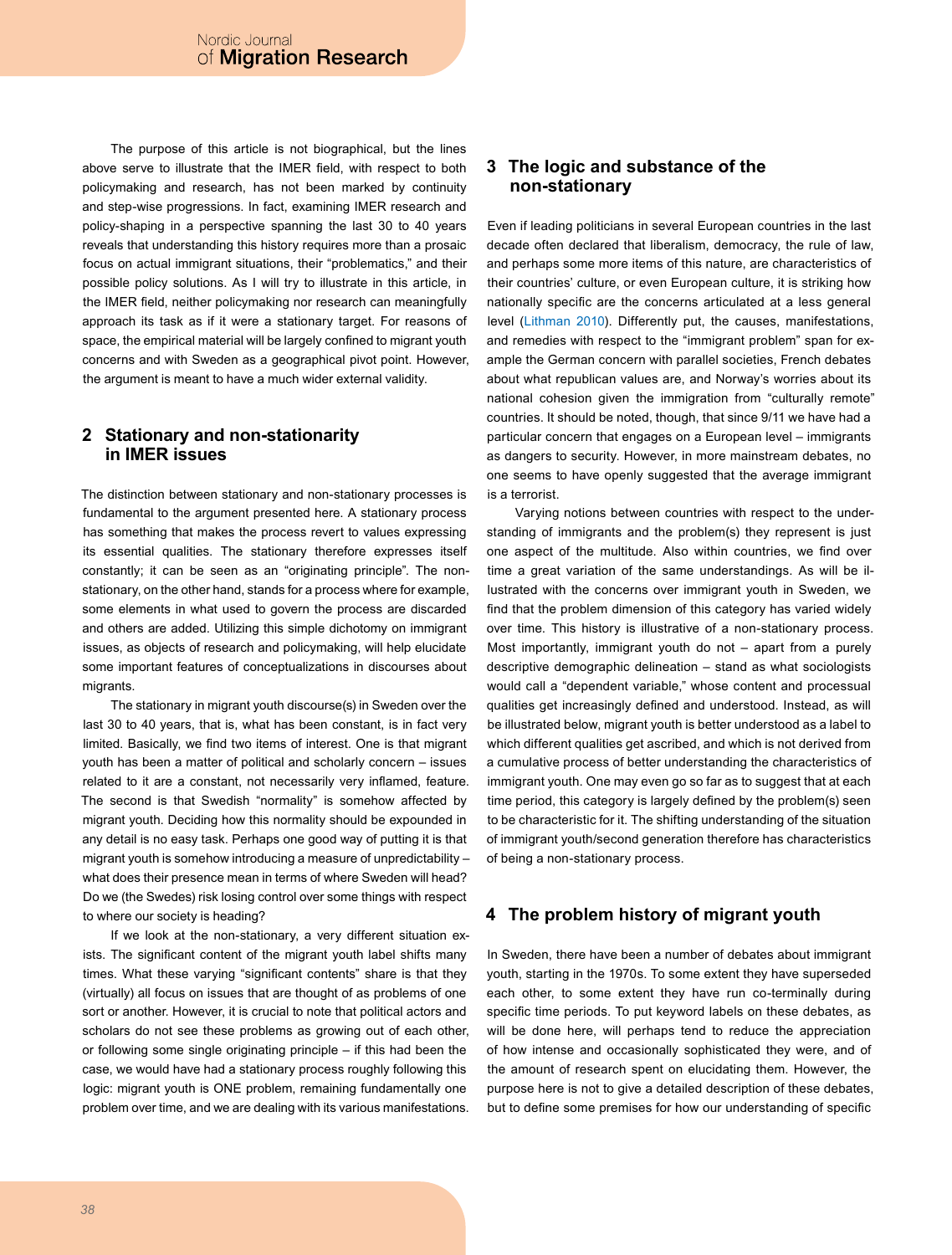migration-related issues is shaped. It must be remembered, that *the issues below were topics of debate, and there were different positions in these debates*.

#### *4.1 1975/1985: identity development and semi-lingualism*

This debate was instrumental in creating and shaping one of the best-known features of Sweden's presumed multiculturalism. The arguments were squarely initiated from scholars, where names such as Skutnabb-Kangas in Stockholm were extremely prominent. Building on their own work and also authorities such as Cummins in Toronto, the issue was the importance of the mother tongue as the basis for a fully formed identity that also included emotional development. A connected, equally important part of this argument was that proper mother-tongue knowledge was essential for being able to appropriate Swedish. (At this time I applied for a social anthropology faculty position at another Swedish university and my book about First Nations people ("Indians") in Canada was dismissed by the faculty advisor since I had not understood that these people were semi-lingual.)

#### *4.2 1980s: the economic dimension*

This was not really a major issue with respect to migrant youth concerns, but still there were two aspects worth mentioning. One was if immigrants contributed to the economic wellbeing of Sweden, and the other was if Sweden was developing a dual labor market or moving towards a "vertical mosaic." Here, the prospects for the coming generation were significantly addressed, and social scientists and economists showed that such things as school statistics and Swedish wage formation processes (with strong labor union input) alleviated the concerns.

#### *4.3 Early 1980s: time bomb*

Inspired not least by products from German researchers (and not necessarily closely read), such as Wilpert, and US ghetto studies, the notion emerged that immigrant youth were, due to dismal school results, employment prospects, etc., in the process of becoming a marginalized part of society, and this marginalization would in due time translate itself into very massively destructive acts directed towards the surrounding society.

#### *4.4 Mid-1980s: Swedish values*

By this time, refugee reception, as opposed to labor migration, had started to become the overall defining feature of the political and

scholarly attention to migrant youth/second generation issues. The "Whole of Sweden" was the major policy development, aiming at dispersing refugees to all parts of Sweden, and all municipalities would get significant grants for each refugee they agreed to settle from reception facilities. In addition, the huge number of empty council-owned flats in virtually every municipality except the major cities would also get let. The philosophy accompanying this policy was that immigrants, and here the focus was also on youth, would by living outside the major cities come closer to true Swedish values. The emphasis was not expressed in the dramatic terms of democracy or liberalism, but predominantly on just getting the hang of how things are done in Sweden. Once established, and onwards, especially when the number of new refugees has decreased, elected representatives of Swedish municipalities have petitioned the government to increase the number of new refugees.

#### *4.5 1990s: ghettoization*

The driving issue with respect to immigrant youth/second generation was the overall concern with what happened in the suburbs of the major cities. In a style which I believe many would find pretty typical of Swedish "applied" social research, the main bulk of the results from a governmental inquiry produced the "facts" and suggested remedies. Although giving some space also to other issues, by far the most importance was attached to standard-of-living indicators and their significance.

### *4.6 1990s–2000: underclass formation, disintegration, gangs, and crime*

In this period, perhaps not the first but at least more sustained and powerful arguments about something being fundamentally wrong with immigrant youth come to the fore. A major concern with this category having a major propensity for crime peters out as a report from the Crime Prevention Council [\(Brottsförebyggande Rådet](#page-5-0)  [1998\)](#page-5-0) finds that second generation immigrants from non-European countries are the least crime-prone statistically identifiable category. The first "populist" party formed around negativism against immigrants makes it into Parliament. It must be seen as initiating a highly energized debate about "Muslims." However, it lasts only one electoral period. Now for the first time, albeit with limited success, the idea of a fundamental incompatibility between Swedes and immigrants, and something the passing of time will not take care of, becomes a feature of public discussion. It is also worth noting, that the label immigrant now really has wandered from being applied to all immigrants, to people of non-European backgrounds and also to people from former Yugoslavia. This period is thus the first where populist politicians have had a very significant breakthrough in moving the conceptual signposts in immigration-related public debates.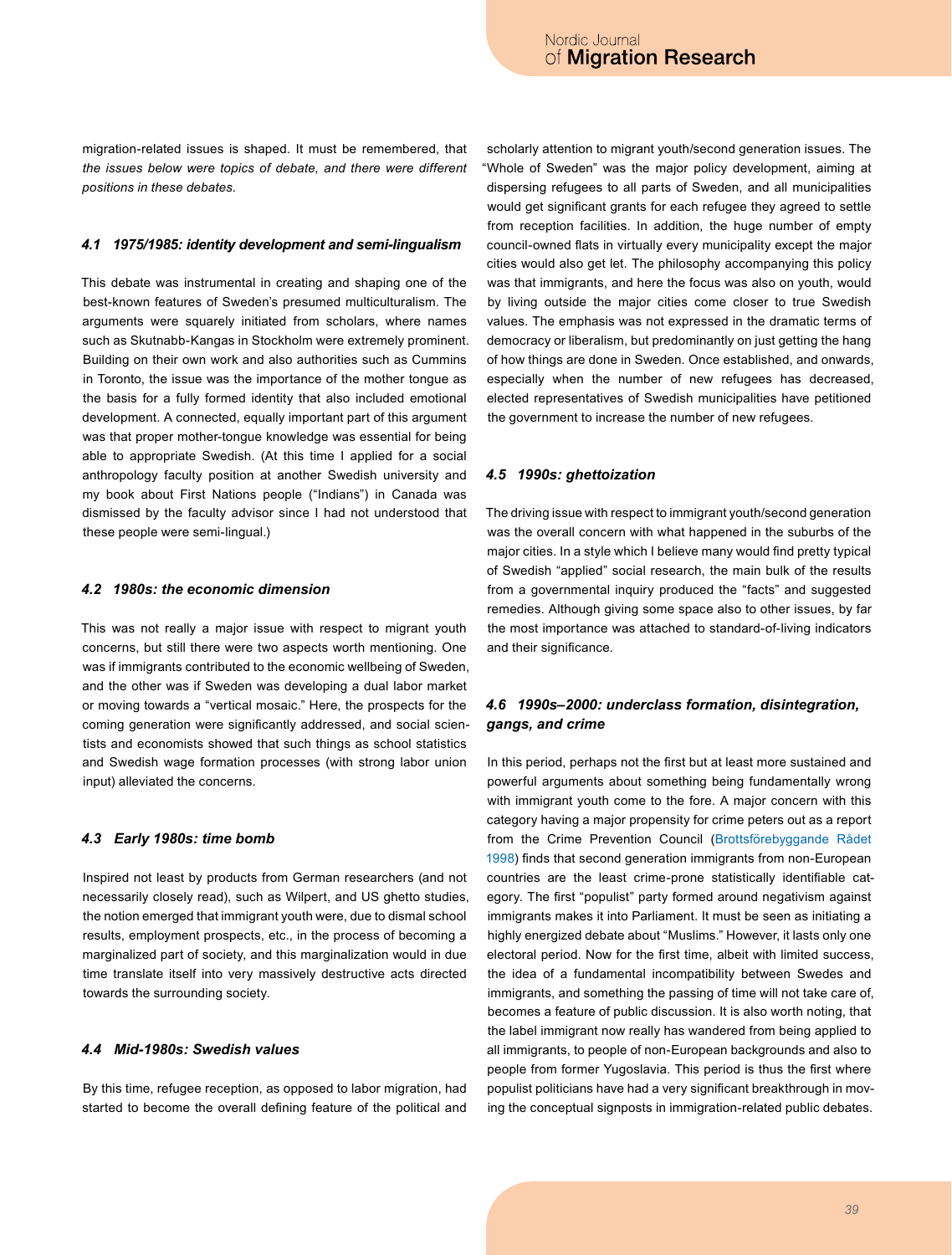### *4.7 2000: multiculturalism backlash, parallel societies, Muslims*

What may well be termed the multiculturalism backlash should be understood as a phenomenon with at least seven more specific components, reflecting that migrant youth issues are now becoming totalized. Topics of debate in this period include (1) the legitimacy of state policies are incomparably more openly criticized, and not just in terms of specific activities but in terms of fundamental premises (with the open or implicit understanding that immigration is a doomsday machine), (2) immigrants intentionally create their own apartness from the rest of society, (3) Swedish society buckles under the problems represented by immigrants, (4) immigrants are essentially different from Swedes (and now the "immigrant" is not just from outside Europe, but primarily a Muslim), (5) immigrant problem issues are seen as having become static in the sense that change over time, be it integration or assimilation, is not taking place, (6) the only sensible policy response is to "demand" that the immigrants become Swedes, (7) immigrants are a drain on the economy. The newly formed "Sweden Democrats" party, with a clear historical connection to the "White Power" movement, entered Parliament in 2011.

The above account could, of course, be greatly expanded. Still, however, it illustrates the main point about the non-stationarity of the immigrant youth/second generation debates in Sweden. Various actors, at various times and in different issues, have been most prominent. Representatives of different academic disciplines have been important in initiating and supporting roles in some of these debates, especially perhaps linguists in the first major issue, welfare state specialists in the ghettoization debate, and more recently for example, anthropologists in the interpretation of immigrant separateness. Municipal politicians and their allies in Parliament and government were the key actors in both the Whole of Sweden program and also in the ghettoization debates. Populist anti-immigration political parties significantly initiated, hijacked, or rode to prominence on the "Muslim" presence.

Perhaps the most important government activity, especially in a "multicultural" context, was that in the early 1970s it established the "goals" for Swedish immigrant policies, defined as freedom of choice (for immigrants to define their own identity), equality (primarily interpreted as socio-economic comparability with Swedes), and collaboration (between immigrants and Swedes). This took place without any negative public debate. Over the years, the government has of course had to deal with any number of immigrant problem issues. Even if for example, a leading government representative at a seminar at Stockholm University declared that the Whole of Sweden was the only true Stalinist government program in Sweden, the government must by and large be seen as having had a mediating stance between the parties to various debates. Actually, and this is really noteworthy in a comparative European context, one is hard pressed to find leading politicians from the non-populist parties

engage in racializing discourse. Items such as citizenship requirements and dual citizenship legislation, which in other countries, such as Denmark, provoked significant debate, were in Sweden largely dealt with in a non-symbolic and pragmatic way – without much inflamed debate.

The non-stationarity of debates about immigrant youth is evident from the account above: different issues are not seen as generically tied together and there are different actors from different platforms. Over time, the *various* debates seem ad hoc in relation to each other.<sup>1</sup> In the latest period, however, something of a quantum shift has occurred. Stationarity has arrived. No longer is "the problem" (by vocal debaters) seen as something that is amenable to social or economic gradual improvements – the "immigrants" themselves are the root problem. Their fortune, in carrying on not being Christians and not embracing in a totalizing manner the identity of the host country, is seen as an unacceptable misfortune by others (Swedes).

### **5 What happened?**

Why did we see this dramatic shift in the debates about immigrants? The "common sense realistic" argument would of course be that "the Swedish people" has finally woken up to the realities facing it, and finds the situation unacceptable. This, at least, is the way that some put it. However, even a cursory perusal of for example, attitude surveys, casts doubt on this argument.[2](#page-5-1) More than half of all Swedes think the refugee admission rules should be unchanged or less prohibitive. More than 80% think that Sweden should admit more refugees from the poorest in the poor countries. A long-term look at opinion polls shows over decades a pretty constant rate of between a quarter and a third of the population having what may be characterized as xenophobic orientations. It is worth remembering that the Sweden Democrats, who entered Parliament in 2010, got somewhat more than 5% of the vote – significant but not exactly representing a groundswell.

If the common sense realistic argument doesn't hold, what other explanations can there be? This seems likely to point to three converging tendencies. One has to do with the increasing Europeanization (for lack of a better word) of issues which were previously handled as domestic concerns. The second has to do with the (re)articulation of the social contract, especially its identity formation powers in times of economic squeeze. The third relates to the introduction of immigrant issues into the political life in new ways.

While researchers may have occasionally introduced material from various countries into migration debates, it is remarkable to see the extent to which the Swedish immigration debates now, since some years, starts to reflect a European pattern manifest in Germany, France, Austria, the UK, etc. With what to the bystander may look astonishing speed, the issue of Sweden and its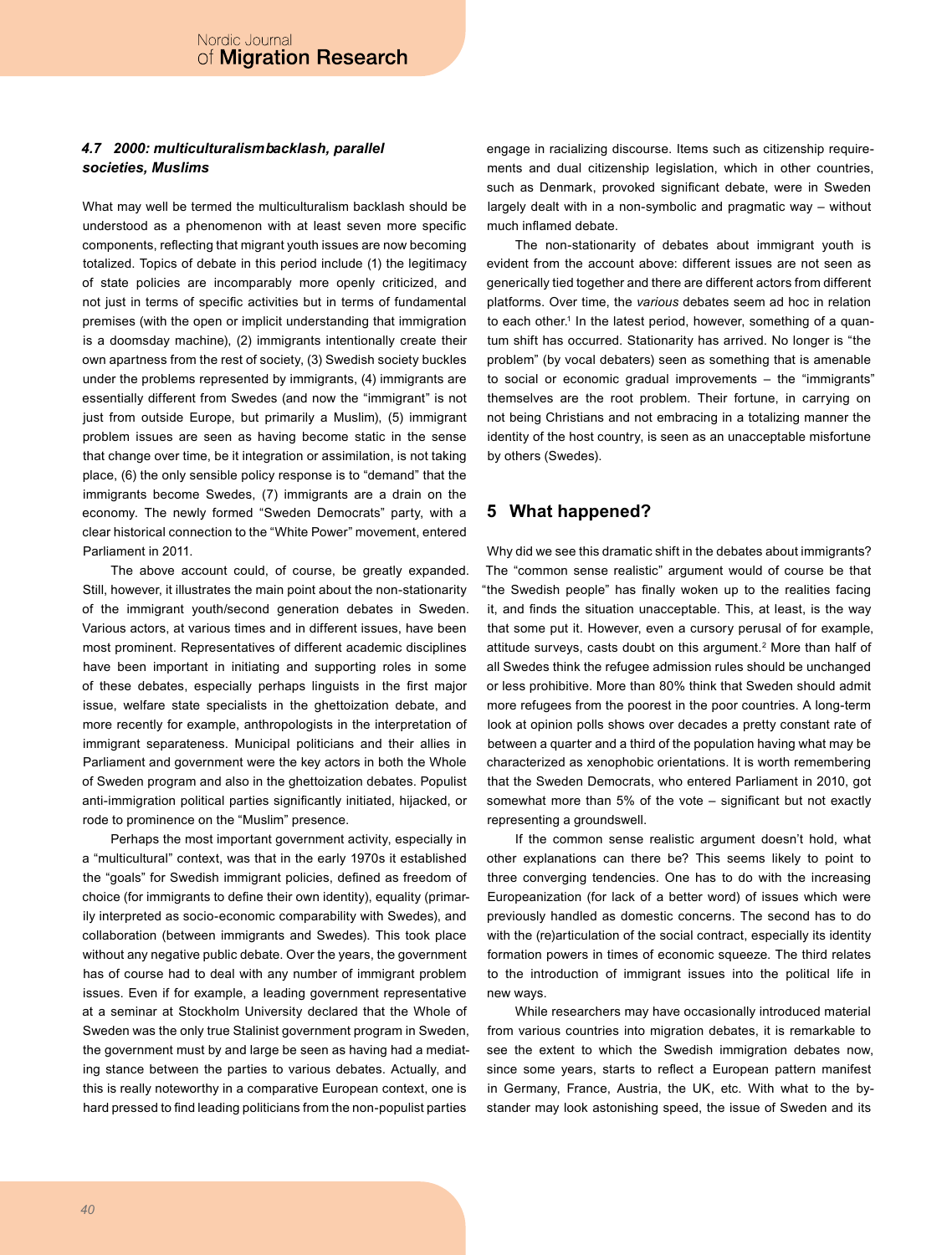relationship to immigrants is now being couched in terms of Europe and its immigrants. Immigrant issues are leaving the domestic realm, and the issues are less and less seen as problems to be approached through domestic instrumental policies. This also means that Swedish immigrant debates over the last decade, as illustrated above, have become increasingly shaped as a bipolarity, where a general cosmopolitan and global orientation stands against a nationalistically argued delineation of the political community. The questions are no longer of the type "what shall we do with Rinkeby?" (one of the immigrant-dense suburbs). Instead, there is a strong tendency for the debates to end up in strange and abstract debates about being Muslim, being Swedish, culture as a human right, etc. But when there are significant local problems, as for example in Rosengård outside Malmö, it is heartening to see local politicians having no problem seeing that this is something which they have to cope with in an instrumental fashion.

It is far too common, given the facts available, to suggest that xenophobic sentiments are expressive of economic distress.<sup>[3](#page-5-2)</sup> Also strongly questioned by Sides and Citrin [\(2007](#page-5-0)) is the idea that xenophobic sentiments result from interaction with immigrants. Instead, it appears that the Swedish pattern with respect to where stronger anti-immigrant sentiments exist holds more or less true for large parts of Western and Central Europe. The strongest such sentiments are found in rural and semi-rural areas in which local identities are seemingly strong. This pattern appears to hold at least for countries as different as, for example, Austria, Denmark, France, Norway, and Sweden – it is in these areas that the Sweden Democrats are strong. It is, given available data, very tempting to suggest that stronger xenophobic sentiments go hand in hand with an identity formation in the local area/region where a historical distrust of the progressiveness and unitarian force of the nationstate is solidly founded. The irony of the situation is obvious – the distrust of the nation-state dresses itself in a celebration of the unitary culture of the nation-state. Some additional support for this interpretation is found in the populist dimension – the celebration of "the people" is joined by a denouncement of the state as properly representing the people.

What the organized xenophobic expressions have managed is to place a stationary notion of immigrants in the realm of politics. An ontological shift is occurring. Instead of the non-stationary, where immigrant issues were seen as problems to be dealt with through topic-specific pragmatic responses, we now have stationarity: all problems related to immigrants are basically reverting back to qualities and capacities (or lack thereof) on the part of immigrants. This has obvious consequences, and it is really surprising how quickly and successfully this has been achieved in many places in Europe. The history of multiculturalism is illustrative. Multiculturalism, in the sense of cultural enclaves somehow cut off from the rest of society, was never a policy goal in Sweden. Instead, its multicultural policies, as they are usually referred to, were pragmatic solutions to what was seen as fundamentally helping individuals to achieve

their potential. In this sense, multicultural policies are actually paradigmatic examples of what Berggren and Trädgårdh [\(2006](#page-5-0)) call "statsindividualism," the state-sponsored production of individualism that they see as the carrying *leitmotif* in Swedish political culture.

### **6 Conclusions: where will it lead?**

Prognostications about the future have a bad track record in the social sciences. Nevertheless, we can draw some obvious conclusions about what a shift from the non-stationary to the stationary entails. One of its most obvious qualities is that it actually defines us and them in a much harsher contrastive fashion than is possible in the more pragmatically oriented non-stationary perspective. This will, of course, have repercussions not only with respect to what used to be called the "receiving countries" in terms of strife, but also geo-political consequences, as evidenced by recent exchanges between German and Turkish officials, with respect to both migrants of Turkish background and EU membership. Also in Sweden, where the Prime Minister is perhaps the most supportive of all EU prime ministers of Turkish membership, it is now increasingly taken for granted that the present problems somehow largely emerged as a result of multicultural policies, founded on a mistaken respect for other cultures. This respect, as has been already stated, was marginal in determining what in retrospect has been called multicultural policies. Another irony emerges: policies which were founded on the general state-sponsored individualism policies are now discredited, as they were supposedly based on what now in the realm of politics is seen as the support of group-wise apartness. And this discrediting is in its turn founded on a stress of the apartness principle, both in celebrating "Swedishness" and in essentializing the distinctiveness of immigrants.

**Yngve Lithman** is a professor at the Sociology Department, University of Bergen, and was for many years the Director of IMER/UiB at the same university. His writings span several fields, including European migration and immigration issues, First Nations in Canada, and epistemology. He is presently writing about the relation between European/EU imaginations and governance. A recent publication is 'The holistic ambition: social cohesion and the culturalization of citizenship', *Ethnicities*, vol. 10, no. 4, 2010.</Bio>

#### **Notes**

<span id="page-4-0"></span>1 It may be added that debates related to the relationship and equality between the sexes did occur at several periods, occasionally related to immigrant youth/second generation. By and large, however, these debates also had as a fundamental premise that whatever was problematic was to be handled through instrumental means, such as through the education system or extended counseling services.